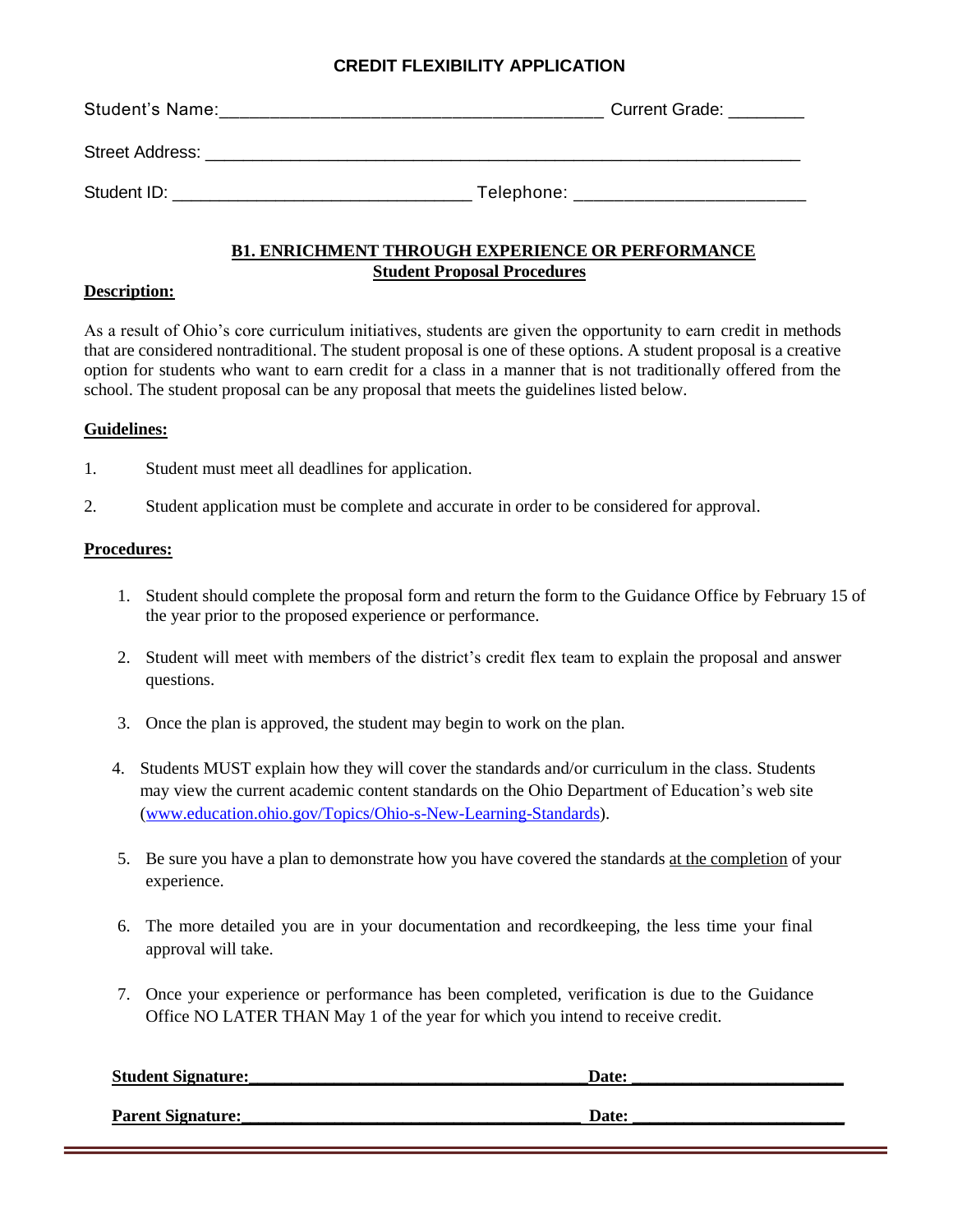## **ENRICHMENT THROUGH EXPERIENCE OR PERFORMANCE**

Experiences must reflect the scope, type, depth and content that *the course with which it is aligned* is intended to cover.

1. Which course do you intend for the experience or performance to replace? \_\_\_\_\_\_\_\_\_\_\_\_\_\_\_\_\_\_\_\_\_\_\_\_\_\_\_\_\_

\_\_\_\_\_\_\_\_\_\_\_\_\_\_\_\_\_\_\_\_\_\_\_\_\_\_\_\_\_\_\_\_\_\_\_\_\_\_\_\_\_\_\_\_\_\_\_\_\_\_\_\_\_\_\_\_\_\_\_\_\_\_\_\_\_\_\_\_\_\_\_\_\_\_\_\_\_\_\_\_\_\_\_

\_\_\_\_\_\_\_\_\_\_\_\_\_\_\_\_\_\_\_\_\_\_\_\_\_\_\_

2. Check the option for enrichment you would like to use:

| <b>Independent Study</b>  |
|---------------------------|
| Internship                |
| <b>Field Experience</b>   |
| <b>Community Service</b>  |
| Service Learning          |
| <b>Educational Travel</b> |

3. What teacher and/or mentor do you propose to help guide your experience? \_\_\_\_\_\_\_\_\_\_\_\_\_\_\_\_\_\_\_\_\_\_\_\_\_\_\_\_\_\_\_\_\_\_

| Contact Information (if applicable): |  |
|--------------------------------------|--|
|                                      |  |

4. Describe your proposal:

5. How will you meet all of the standards for the course which you intend to replace?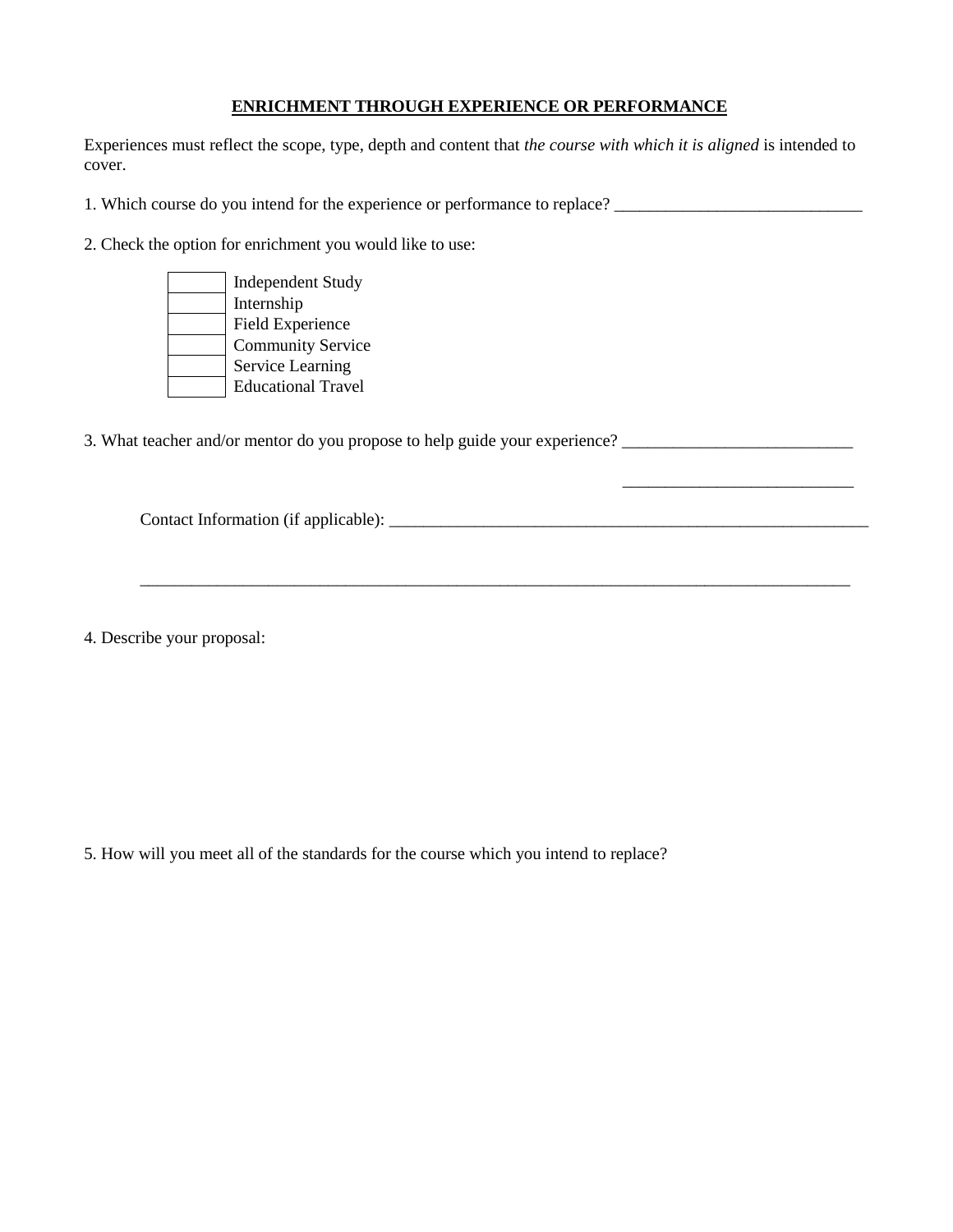# **ENRICHMENT THROUGH EXPERIENCE OR PERFORMANCE**

## **This portion of the application is for office use only.**

# **Routing:**

| 1. Student submits application to Guidance Department.                                                                                                                                                  |          |      |
|---------------------------------------------------------------------------------------------------------------------------------------------------------------------------------------------------------|----------|------|
|                                                                                                                                                                                                         | Initials | Date |
| 2. School Counselor submits student proposal to Credit Flex Team.                                                                                                                                       |          |      |
|                                                                                                                                                                                                         | Initials | Date |
| 3. Credit Flex Team reviews plan, approves or denies, and returns<br>to School Counselor by March 15.                                                                                                   |          |      |
|                                                                                                                                                                                                         | Initials | Date |
| 4. School Counselor notifies student of plan's acceptance or denial.                                                                                                                                    |          |      |
|                                                                                                                                                                                                         | Initials | Date |
| Student spends the year (or half-year) working on plan. Completed<br>work and documentation is submitted to the Guidance Department by<br>May 1 of the year for which he/she intends to receive credit. |          |      |
| 1. Guidance Department forwards completed work to Credit Flex Team.                                                                                                                                     |          |      |
|                                                                                                                                                                                                         | Initials | Date |
| 2. Credit Flex Team assigns credit, files student work and<br>forwards information to Guidance Department.                                                                                              |          |      |
|                                                                                                                                                                                                         | Initials | Date |
| 3. Guidance Department forwards credit information to Guidance<br>Computer Clerk for recording purposes.                                                                                                |          |      |
|                                                                                                                                                                                                         | Initials | Date |
| 4. School Counselor notifies student of grade.                                                                                                                                                          |          |      |
|                                                                                                                                                                                                         | Initials | Date |